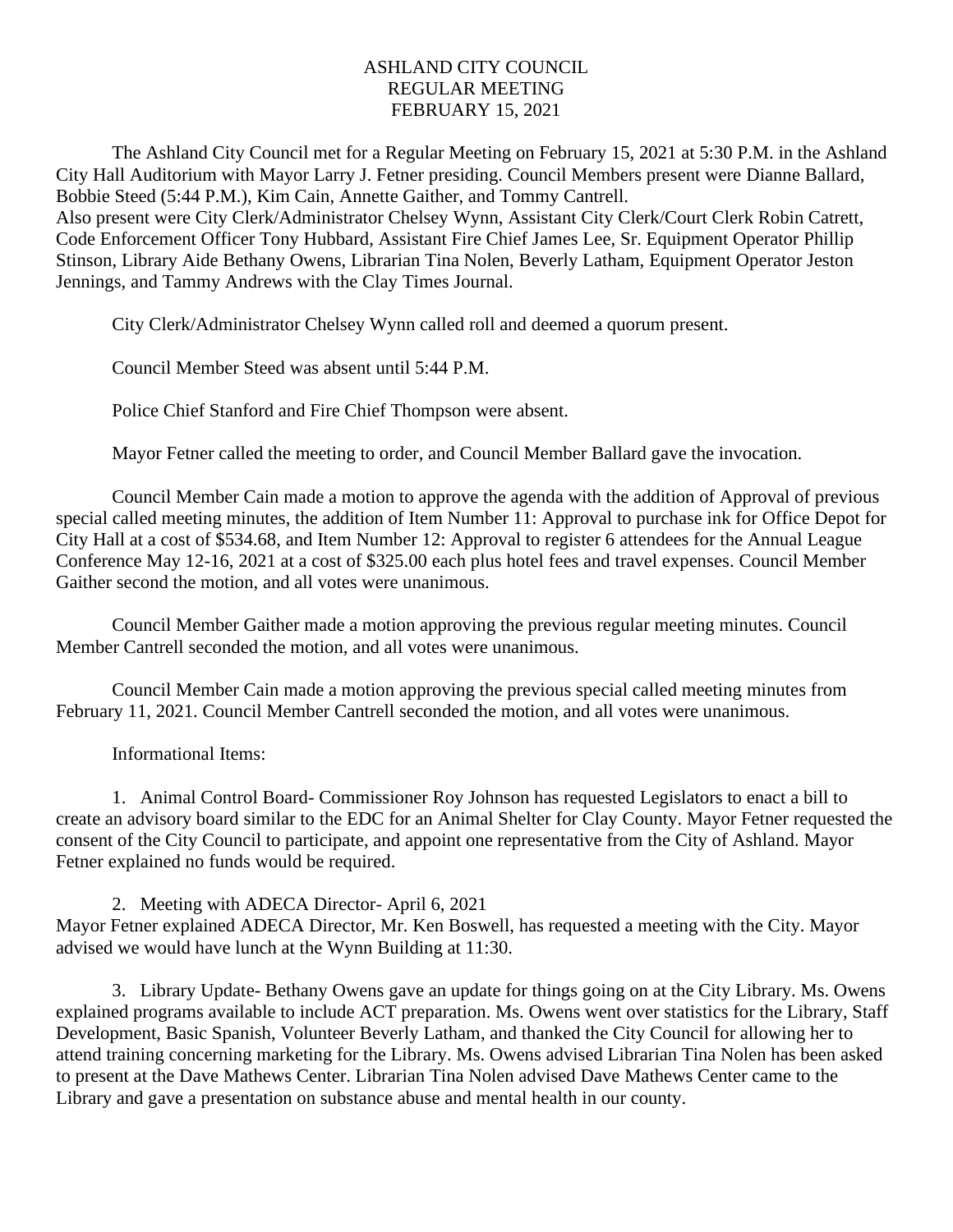4. Crawfish Boil-Square blocked off April 17, 2021- Council Member Cain advised the local radio station owner and the Mt. Cheaha Baggers want to have an event and a cornhole tournament. Council Member Cain advised the Westside and the Northside of the square would need to be closed off.

5. Discuss Maintenance Supervisor Open Position- Mayor Fetner and City Council discussed the Maintenance Supervisor Position. Mayor Fetner advised they interviewed two current employees, and discussed whether to open the position up to the public. Council Member Gaither expressed she feels they have two good applicants now. Council Member Cain advised seeing Bethany Owens address the City Council, and talking to City Clerk/Administrator Wynn made her excited to see younger people working for the city. Council Member Cain advised both applicants have a great work ethic.

Council Member Gaither made a motion to hire Phillip Stinson as Maintenance Supervisor at Range 16 Step 1 effective 02.15.2021. Council Member Cain seconded the motion, and all votes were unanimous, with the exception of Council Member Ballard who abstained.

Committee Reports:

Mayor Fetner reported on COVID-19 testing/vaccination next week at the Wynn Building.

Council Member Ballard did not report.

Council Member Steed did not report.

Council Member Cain discussed the meeting with the Dave Mathews Center, and the need for a county resource center for families in need.

Council Member Gaither reported the ice machine and fire place have been installed at the Ashland Senior Center. Council Member Gaither also advised that the Maintenance Department is prepared for incoming weather.

Council Member Cantrell reported on Youth Sports sign-ups. Council Member Cantrell advised there will not be a 3–4-year-old team.

Maintenance Supervisor Phillip Stinson thanked the City Council for the opportunity. Supervisor Stinson advised the department has installed the ice machine and fire place at Senior Center, trimmed limbs for school buses, installed lights at Wynn Building, and prepared for the incoming weather.

Assistant Fire Chief James Lee advised a meeting will be held at 6:30 tonight, and they will prepare for incoming weather. Chief Lee advised the Fire Department can help with the Crawfish Broil if needed.

Code Enforcement Officer Hubbard advised the Police Department will monitor the incoming weather and call-in assistance as needed.

New Business:

Council Member Cantrell made a motion to approve the bills received since the last meeting in the amount of \$9,533.83. Council Member Gaither seconded the motion, and all votes were unanimous.